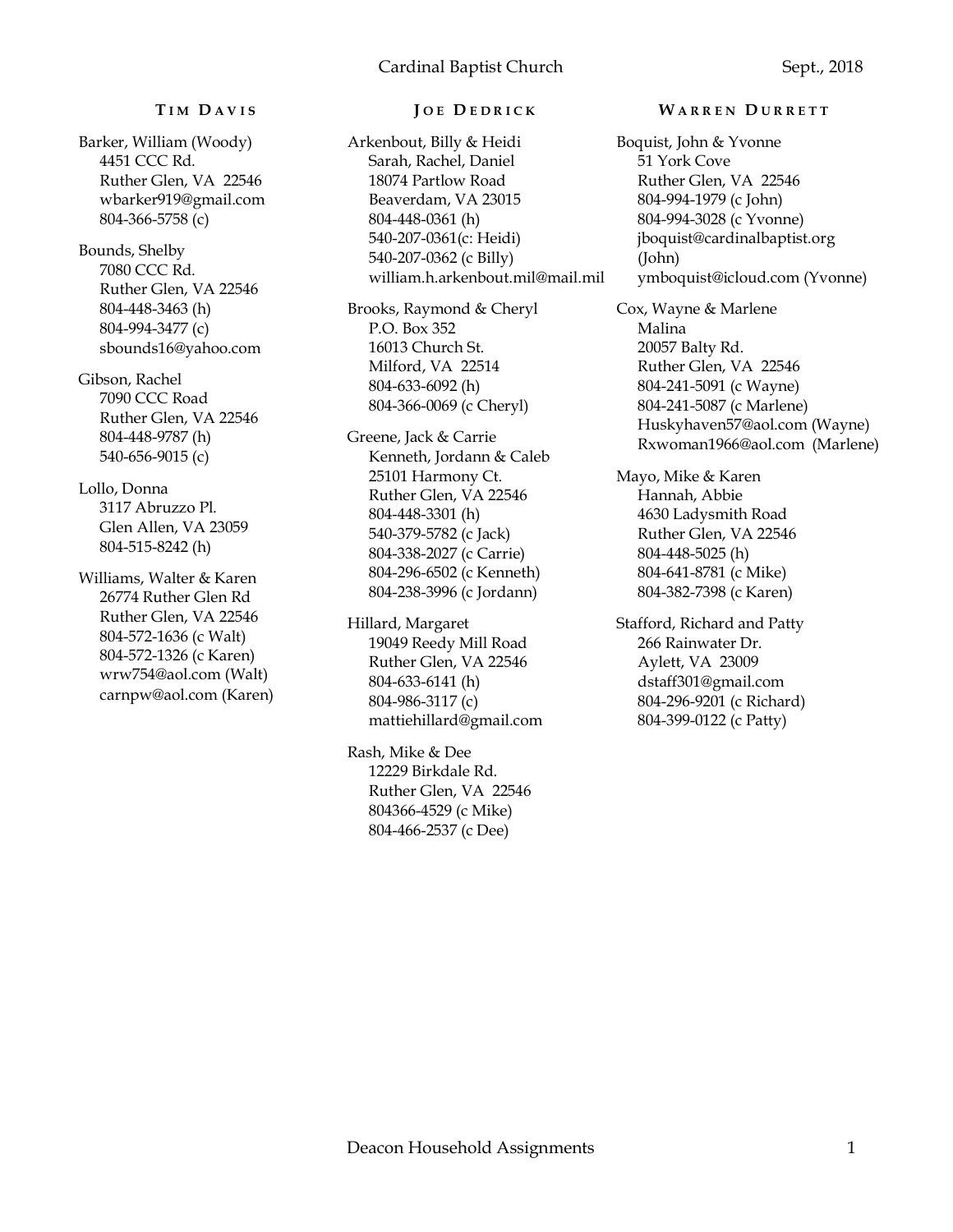# **M A R K G I B S O N**

Carter, Irene Virginia 11434 Chesterfield Road Ruther Glen, VA 22546 804-448-3117 (h)

Davis, Tim & Dee Miles, Dominic, Tatyana, Josiah 10398 Gallant Fox Way Ruther Glen, VA 22546 804-448-0756 (h) 804-798-1725 (c Tim) 703-597-5458 (c Dee) davisseason@gmail.com

Gibson, Robert & Brenda Carol 27345 Summer Drive Ruther Glen, VA 22546 804-205-6704 (c)

Hewitt, Bob & Kim 14440 Concord Rd. Ruther Glen, VA 22546 804-994-2275 (h) 804-238-1255 (c Kim) kimbob22546@gmail.com

Scott, Rose Jamie 27273 Summer Drive Ruther Glen, VA 22546 804-994-4049 (h)

# **J A C K G R E E N E**

Durrett, Warren & Shirley 18526 Chilesburg Road Beaverdam, VA 23015 804-448-3787 (h) 804-994-1556 (c Warren) 804-310-7098 (c Shirley) wadurrett@gmail.com shirleydurrett@gmail.com

Gibson, Gary & Julie Michael, Victoria 18126 Partlow Rd. Beaverdam, VA 23015 804-448-2805 (h) 804-907-9448 (c Gary) 804-907-9449 (c Julie)

Gibson, Mark & Melanie Tré Hill, Shelbie Hill 7090 CCC Rd. Ruther Glen, VA 22546 804-448-1456 (h) 804-572-0478 (c Mark) 804-572-0696 (c Melanie) 804-445-3909 (c Tré)

Kuske, Joyce 17100 Doggets Fork Rd. Ruther Glen, VA 22546 804-301-8693 (c) rdejr8fan@msn.com

Rogers, Morgan 23525 Fork Bridge Rd Milford, VA 22514 morganrogers3700@gmail.com 804-994-3700 (c)

Sacra, Wayne & Heather Josh & Jordi 18086 Partlow Road Beaverdam, VA 23015 804-448-3406 (h) 804-994-1716 (c Wayne) 804-994-1786 (c Heather) 804-258-2958 (c Josh) 804-258-2959 (c Jordi) tntcoachwayne@gmail.com (Wayne) saphia@msn.com (Heather)

### **M I K E M A Y O**

Knepp, Craig & Pam 10024 Scotts Ridge Ct. Glen Allen, VA 23059 804-262-5891 (h) 804-380-9877 (c Craig) 804-337-4142 (c Pam) craigk@a1insurance.biz

Mongold, Ronald & Dorothy P.O. Box 335 4610 Jericho Road Ruther Glen, VA 22546 804-925-5099 (c Ron) 804-852-3683(c: Dorothy) belle4us@gmail.com

Ross, Vicki 132 Delaware Drive Ruther Glen, VA 22546 804-448-5935 (h) rossvictoria7@gmail.com

Whitley, Claudette P.O. Box 97 11136 Railroad Ln Ruther Glen, VA 22546 804-338-4658 (c)